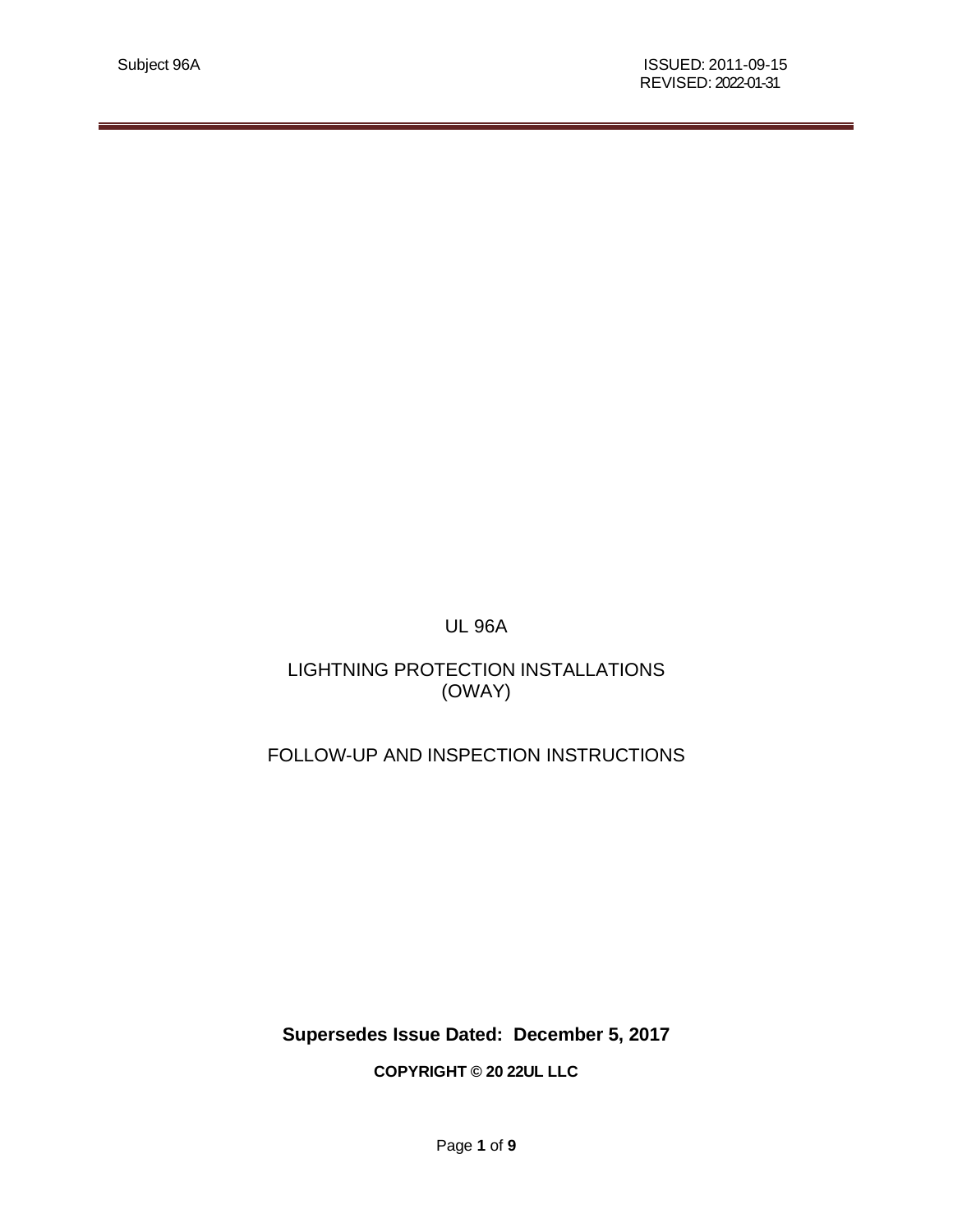### TABLE OF CONTENTS

|                                       |                                               | Page           |  |  |
|---------------------------------------|-----------------------------------------------|----------------|--|--|
|                                       | <b>SCOPE</b>                                  |                |  |  |
|                                       | <b>GENERAL</b>                                |                |  |  |
|                                       | PROCEDURE IN CASE OF NONCOMPLIANCE<br>3       |                |  |  |
| UL ENGINEER'S INSPECTION INSTRUCTIONS |                                               |                |  |  |
|                                       | <b>SCOPE</b>                                  | 4              |  |  |
|                                       | <b>COMPONENTS</b>                             | 5              |  |  |
|                                       | <b>STRIKE TERMINATION DEVICES</b>             | 5              |  |  |
|                                       | ZONE OF PROTECTION                            | 6              |  |  |
|                                       | PROTECTION OF DOWN CONDUCTOR                  | 6              |  |  |
|                                       | <b>GROUNDING</b>                              | 6              |  |  |
|                                       | <b>COMMON GROUNDS</b>                         | 6              |  |  |
|                                       | <b>COMMON BOND EXAMPLES</b>                   | $\overline{7}$ |  |  |
|                                       | <b>METAL BODIES SUBJECT TO DIRECT STRIKES</b> | 8              |  |  |
|                                       | <b>CONDUCTORS AND FITTINGS</b>                | 8              |  |  |
|                                       | <b>SURGE PROTECTION</b>                       | 8              |  |  |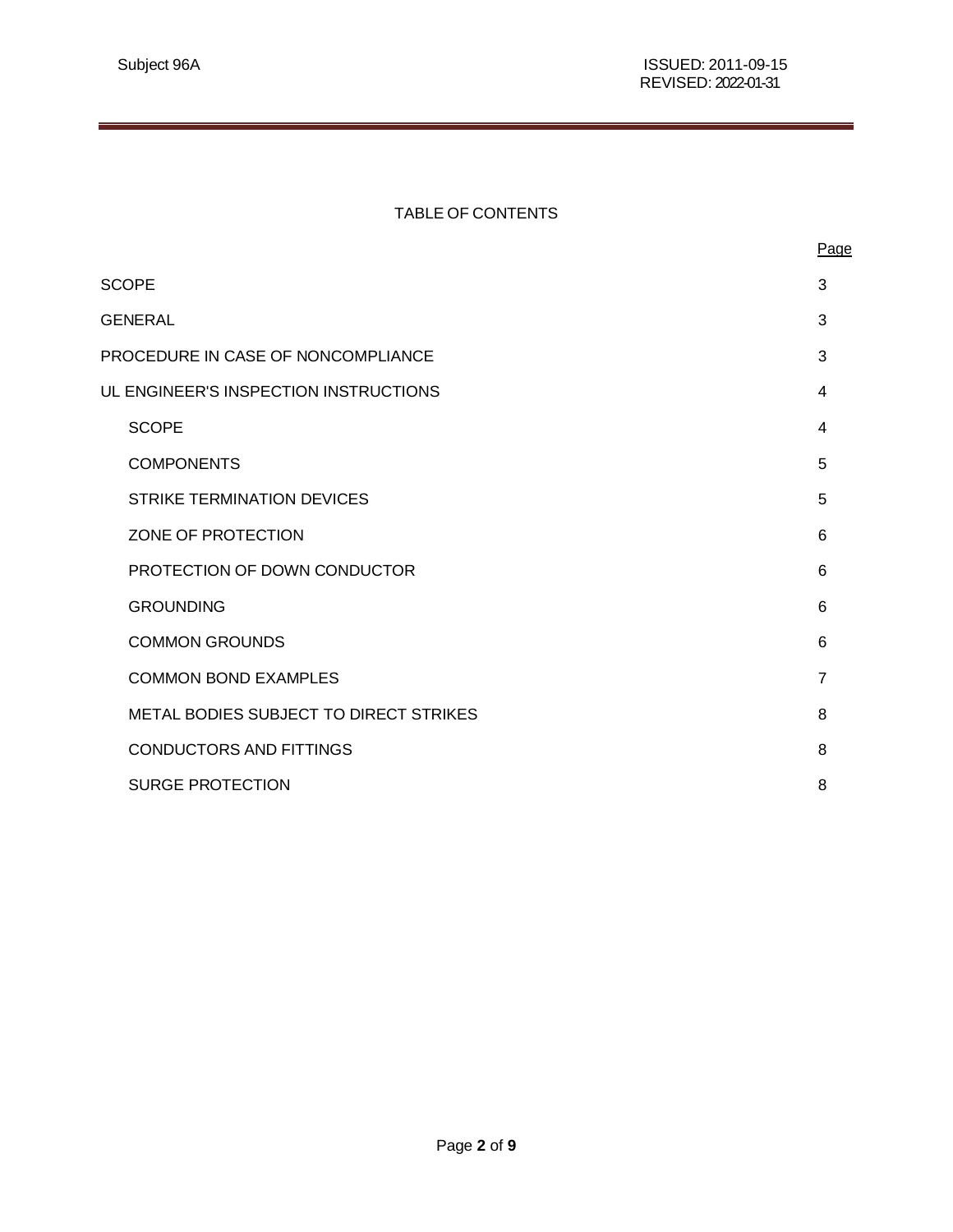## **SCOPE**

### <span id="page-2-0"></span>A. Scope:

- 1. These instructions are intended to cover the inspection of lightning protection installations to determine compliance with the applicable requirements.
- 2. The standard covering the evaluation requirements of lightning protection installations is: UL96A thirteenth edition, The Standard for Installation Requirements for Lightning Protection Systems.
- 3. UL will also inspect structures with lightning protection systems installed to the requirements of national, international, government, or published standards other than UL 96A (such as NFPA 780, IEC 62305 1-4, and various Government and Military standards.)
- 4. The UL inspection program for Master Label Certificate and Letters of Findings allow the omission of surge protective devices. Please see "Surge Protection" section below for details.

### **GENERAL**

<span id="page-2-1"></span>B. As part of UL Inspection Services Program, it is required that members of the UL Field Engineering Team inspect lightning protection system installations to determine compliance with UL's requirements. This inspection includes the entire scope of the certification at the time of inspection.

## **PROCEDURE IN CASE OF NONCOMPLIANCE**

<span id="page-2-2"></span>C Installations that are not in compliance with the standard are issued a non-compliance report. Items corrected at the time of inspection shall be noted on the application in the comment section "Item (s) corrected during inspection" (located in create inspection data) and do not need to be separately documented on a non-compliance report. Clearly state the non-compliance(s) and corrective action(s) taken.

D When the inspection is complete the installer will be given the option of receiving a non-compliance report to end the inspection or if there are minor repairs that can be corrected during the inspection, these items can be reinspected without the issuance of a non-compliance report. If the corrections cannot be made during the inspection, then a non-compliance report would be issued.

E Each item cited on the non-compliance report shall reference a specific paragraph in the applicable standard. The location of each non-compliant item shall be identified in the non-compliance report.

F A non-compliance report is the completion of the inspection. When corrections are made and a reinspection is required, the installer will need to apply for a new inspection by resubmitting the original LPS application that was first requested through the UL LPS on-line web application.

G Clients have the right to appeal. If the installer disagrees with the non-compliance(s), the UL Field Engineer shall contact the UL Lightning Protection System Program Technical Advisor regarding the appeal for further direction.

- H After non-compliance reports are issued, the installer has two options to complete the inspection.
	- 1. The first option is to have a physical reinspection.
	- 2. The second option is to resubmit the application and include both before and after photos of each non-compliance. The photo(s) detail, angles, and description of the photos should be discussed with the Field Engineer so the areas of concern in the non-compliance report are visible. An onsite reinspection will be required if alterations are not easily identifiable in the photographs. All of the following criteria must be met for using the photo review inspection option:
		- a. This process does not apply for any military installation
		- b. A maximum of six different non-compliant items may be reviewed
		- c. Photographs shall be submitted within 30 business days of the initial inspection
		- d. Photographs must be identified by file name to show before and after shots of the corrections and are identified as such. Multiple photos may be included in one document (PDF/Word/Excel) as long as each photo is clearly labeled.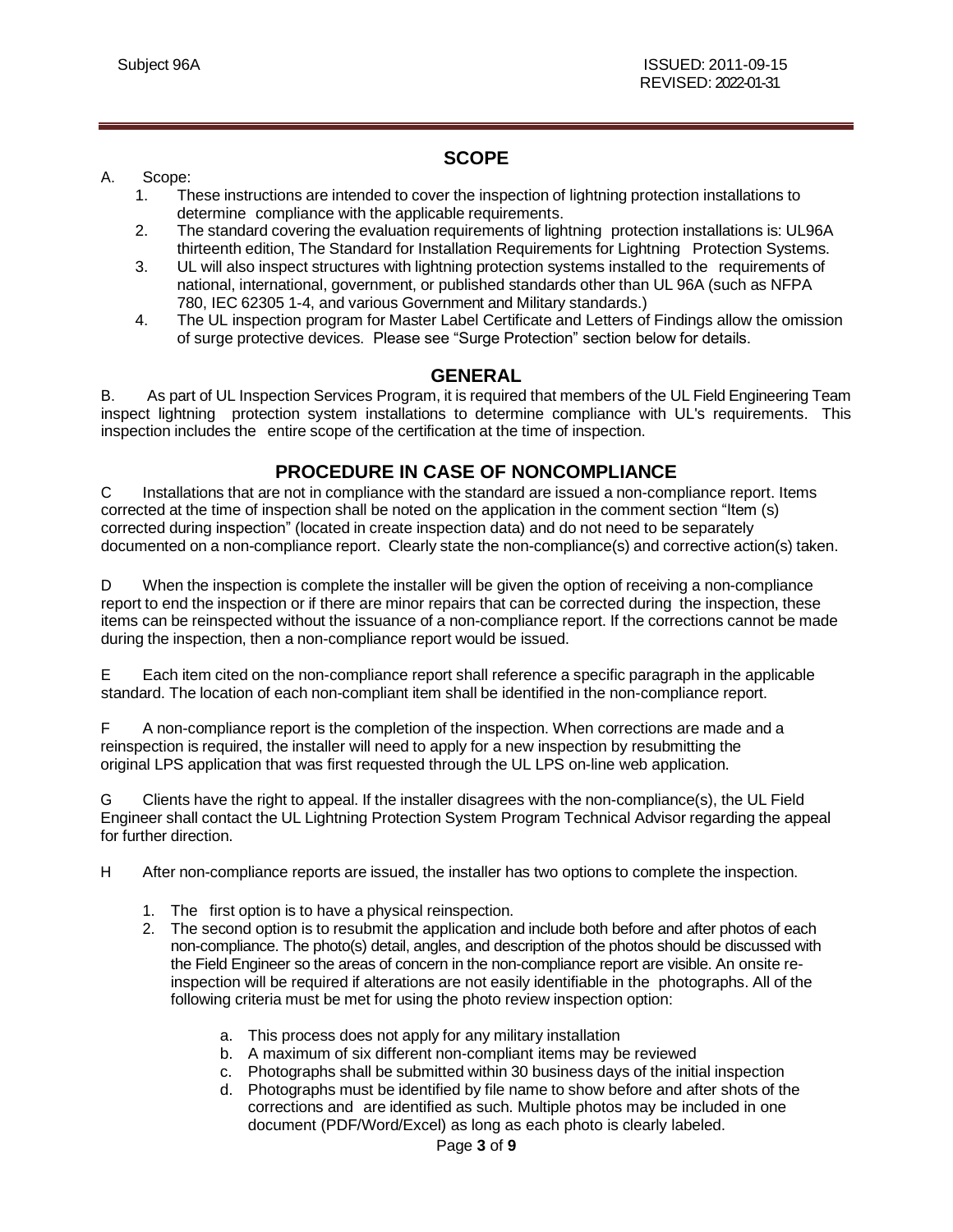- e. Photographs shall be clear, identifiable and marked with a description of the noncompliance
- f. Photographs shall not exceed 1 MB is size, and shall be attached to your resubmitted application

### **UL ENGINEER'S INSPECTION INSTRUCTIONS**

#### <span id="page-3-0"></span>**(This sections paragraph references correspond to sections of UL96A therefore L1.1 provides additional guidance on UL96A paragraph 1.1. There will not be a reference for each standard paragraph.)**

### **SCOPE**

<span id="page-3-1"></span>L1.1 Structures are any permanent construction anchored in the ground (earth).

L1.3 The Master Label® Certificate may be issued for a system on a structure that is connected to an unprotected structure when all of the following conditions apply:

- There is a physical separation between the structures
- When utilizing a physical separation between structures the only connection allowed is flashing or expansion joints used to keep moisture and debris out of the separations
- There is a dividing wall or a firewall as described in section L1.4
- The only connection is a covered walkway or awning as outlined in section L1.6

#### L1.4 Buildings separated by a dividing wall or firewall.

The dividing wall or firewall is considered a legal separation for structure sections. A system that is installed on a portion of the building with a dividing wall or firewall separation shall be installed in accordance with the applicable standard and must be a complete system. A structure is considered separated when evidence of a dividing wall or firewall is in place and all of the following conditions are in place:

- The dividing wall or firewall must extend from the foundation to the roof.
- The dividing wall or firewall separation is treated the same as any exterior wall around the structure
- All grounded metallic objects that extend through the wall must be bonded as required in the common bonding section of the applicable standard
- All electrical circuits passing through the wall must have surge protection as required by the applicable standard
- Air terminal placement must be as specified for the perimeter, independent of any surrounding or adjacent portions of the existing structure
- All down conductors and number of grounding points must be as specified for the perimeter, independent of any surrounding or adjacent portions of the existing structure
- The installer provides verifiable dividing walls or firewall documentation that corresponds to the construction of the wall system. (This should be attached to the application to minimize any confusion prior to the inspection)

#### L1.5 Adjacent Structures

• The UL Master Label Certificate Inspection Program requires an individual certificate (or Letter of Findings, as applicable) for each structure. Some examples of adjacent structure are generators, cooling towers, tanks, etc. If these types of structures are contained within an equipment yard that has a fence or wall surrounding it and attached to the main structure and the fence or wall is protected it may be included as part of the structure being protected. In these cases, the name of the structure on the application should indicate "Building X Including Equipment Yard"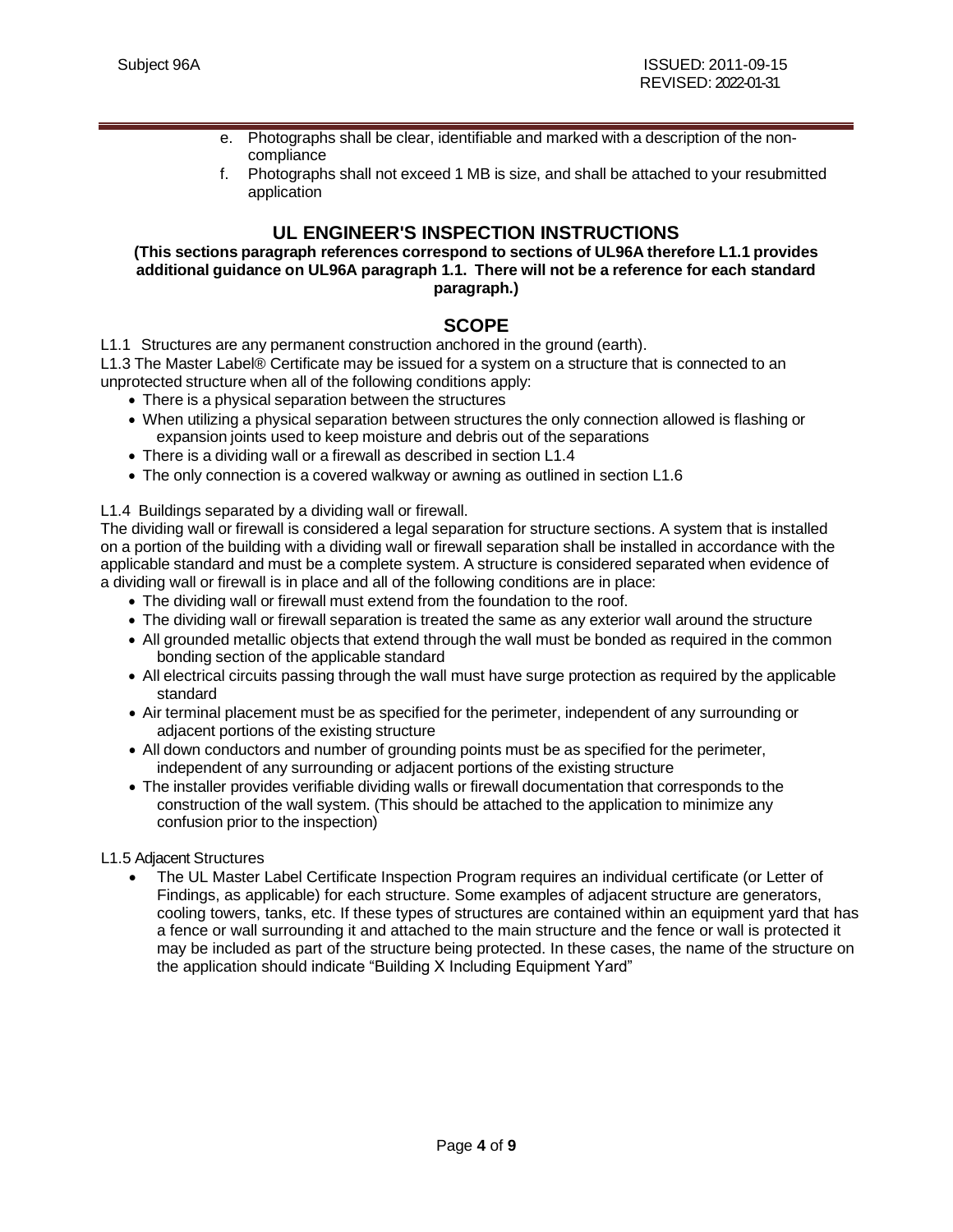#### L1.6 Structures Attached by Walkways

The structure may "include" or "exclude" a walkway depending on the locations of the dividing wall, firewall, or physical separation. The lightning protection program defines walkways as any connection between buildings that is:

- Enclosed or open roof section structurally connected, or free-standing roof section not requiring the structure for support but attached to the structure with flashing or expansion joints
- Elevated section of a walkway with or without roof covering structurally connected, or free-standing roof section not requiring the structure for support but attached to the structure with flashing or expansion joints
- Elevated enclosed walkway structurally connected or totally free-standing enclosed walkway not requiring a portion of the structure for support
- Concrete walks on the ground between buildings are not considered walkways for lightning protection purposes

When an installer is requesting a certification for a structure connected by covered or elevated walkways intending to be included in the certification they must be:

- In a zone of protection from the main structure or be provided a zone of protection
- Reflected in the perimeter footage of the structure by the installer on the application request
- Be defined by the installer in the description of the structure named on the application request for example (Building X including walkway on side Y)

When an installer is requesting a certification for a structure connected by covered or elevated walkways intending to be excluded in the certification they must be:

- Defined by the installer in the description of the structure's name on the application request for example (Building X excluding walkway on side Y)
- Be considered independent structures regardless of the size, shape, and how they are connected to the structure, even if considered not free standing, (that is) requiring the structure for support

When an installer is requesting a certification for a walkway as an independent structure, it will be required to meet the requirements in the standard for a complete system, which will include the following:

- The structure will be evaluated independent of surrounding structures
- If the walkway contains an electrical service of any size, main sized bonding and surge protection as specified in the applicable standard must be provided

### L1.9 Generators

Generators used for emergency power applications in industrial, commercial, or residential use are eligible for inclusion within the scope of the inspection.

### **COMPONENTS**

L2.5 Components utilized in the installation of a lightning protection system covered by the UL 96A standard shall comply with the Standard for Lightning Protection Components, UL 96 or other applicable UL Standards. Evidence of compliance will be a UL Listing or UL Recognized Component certification by UL in accordance with the applicable product certification requirements.

### **STRIKE TERMINATION DEVICES**

<span id="page-4-0"></span>L8.1.3 When this clause is utilized to expand spacing for protected areas covered by Section 8.1.5 and all of Section 8.2.2. the installer must provide detailed drawings (with dimensions) that clearly illustrate how the area is placed in the zone of protection utilizing Section 8.2.3. If the installer in unable to produce drawings that will show the establishment of a zone of protection then they must provide calculations that show how the zone was established. The drawings and/or calculations shall be attached to the inspection application by the installer prior to the inspection. When these requirements are applied to the structure no additional calculations are required. When 8.1.3 is applied to expand these requirements then the requirements in L8.1.3 must be followed.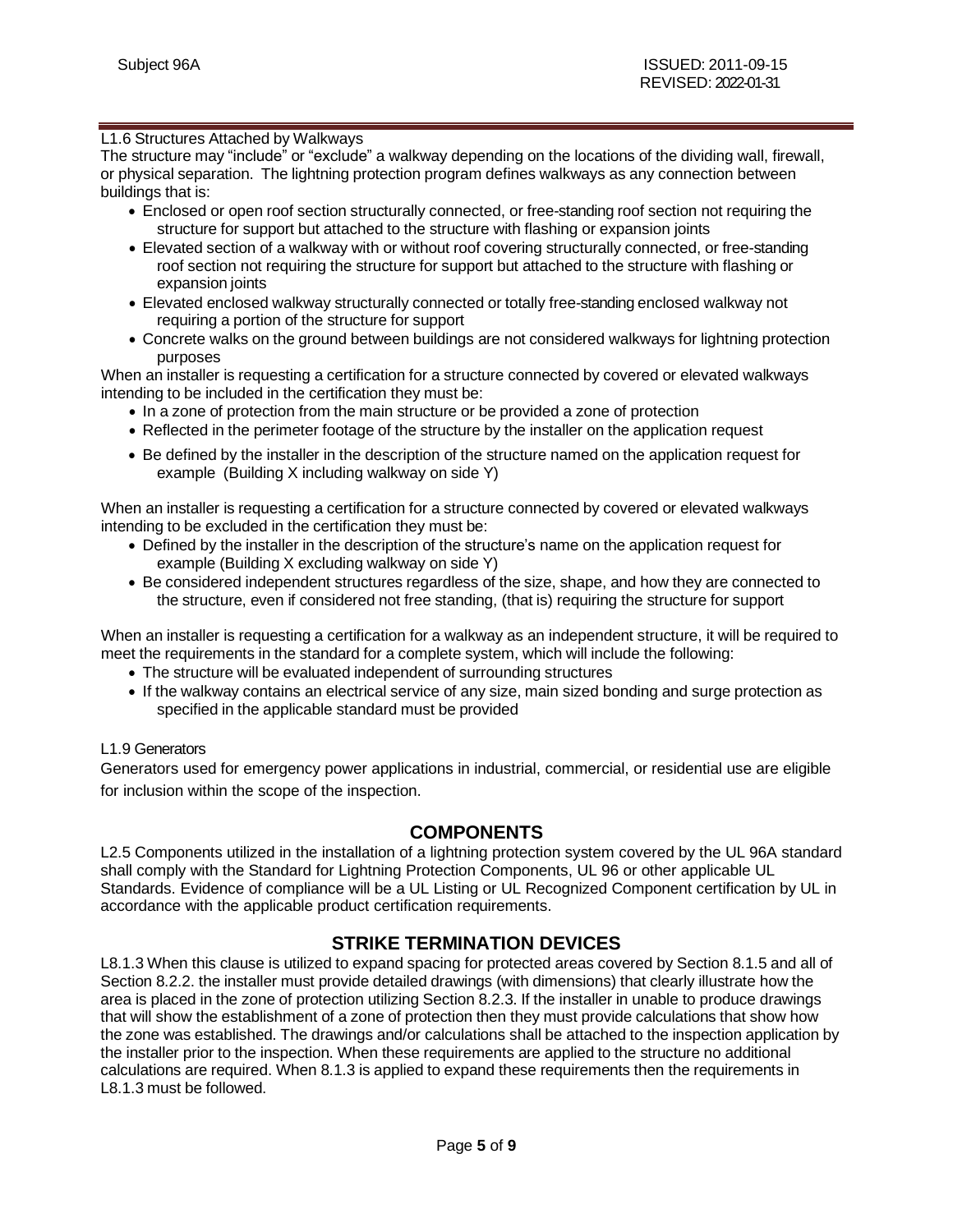### **ZONE OF PROTECTION**

<span id="page-5-0"></span>L8.2.2.2 This applies when there are no projections in the open area. If there are projections they must be protected using the requirements in section 8.2.3.

## **PROTECTION OF DOWN CONDUCTOR**

L9.3.3 Down conductors located in areas that may be subject to physical damage are required to be protected. This includes any areas subject to lawn maintenance. Protection by means of PVC conduit does not require the use of UL Listed conduit, however electrical grade conduit is recommended to ensure UV properties.

### **GROUNDING**

<span id="page-5-1"></span>L10.1.3 Loop conductor or trenched electrode buried in the ground (provided by the electrical contractor) that is not Listed lightning protection conductor shall comply with the construction specifications in Tables SA 1.1 and SA 1.2 in UL 96A and Tables 9.1, 9.2 and 19.1 in UL96 for the strand diameter.

Refer to Table 20.1, in UL 1581 for the conductor strand parameters for each AWG size.

|                              | Class I   | Class II |
|------------------------------|-----------|----------|
| Main Conductor (ground ring) | $# 2$ AWG | 2/0 AWG  |
| <b>Bonding Conductor</b>     | # 6 AWG   | # 6 AWG  |

## **COMMON GROUNDS**

<span id="page-5-2"></span>L10.4.2 The term "or other systems" is referring to water service, gas piping, underground conduits, underground-liquefied petroleum gas piping systems, sprinkler systems, fuel oil lines, tank and tank lines, and similar piping systems. If the grounding system is utilizing metal water piping (as described in the standard) for the common ground for all other services, there needs to be only one bonding connection made with main size conductor and LP Listed main size connectors from the metal water piping to the LPS. All other connections to the water piping system from each service may be made with electrical grade conductors and connectors sized appropriately for that system.

Alternatively, If electric, telephone or other systems are grounded to a section of metallic water pipe, only one bonding connection, using main size conductors and main size connectors from the water pipe system to the lightning protection system is required provided the water pipe is electrically continuous between all systems. If it is not electrically continuous because of the use of plastic pipe sections or for other reasons, the nonconductive sections shall be bridged with main-sized conductors, or the bonding connections shall be made at a point where there is electrical continuity. When the building grounded systems noted above are interconnected at a common accessible point in or on the structure, the lightning protection system shall have a main size conductor and 3 in<sup>2</sup> bonding connector or a minimum of 1-1/2 in (38 mm) of contact along the axis of a round surface connected to the common bonding point. This common bonding point shall include a ground bar, or the metallic structural frame per NFPA 70. Connections between the grounded services and the ground bus bar connection needs only to be sized as specified in the National Electrical Code, ANSI/NFPA 70.

The reference "Common bonding of other grounded services" is referring to: water service, gas piping, underground conduits, underground-liquefied petroleum gas piping systems, sprinkler systems, fuel oil lines, tank and tank lines, and similar piping systems. The term "water piping/bonding bus" means either/or not both as shown in the below illustrations.

If potential grounded sources are not connected to the electrical bonding system, they must be connected as specified in 10.4.1.

The following illustrations are examples of the exception to 10.4.2 which could be utilized.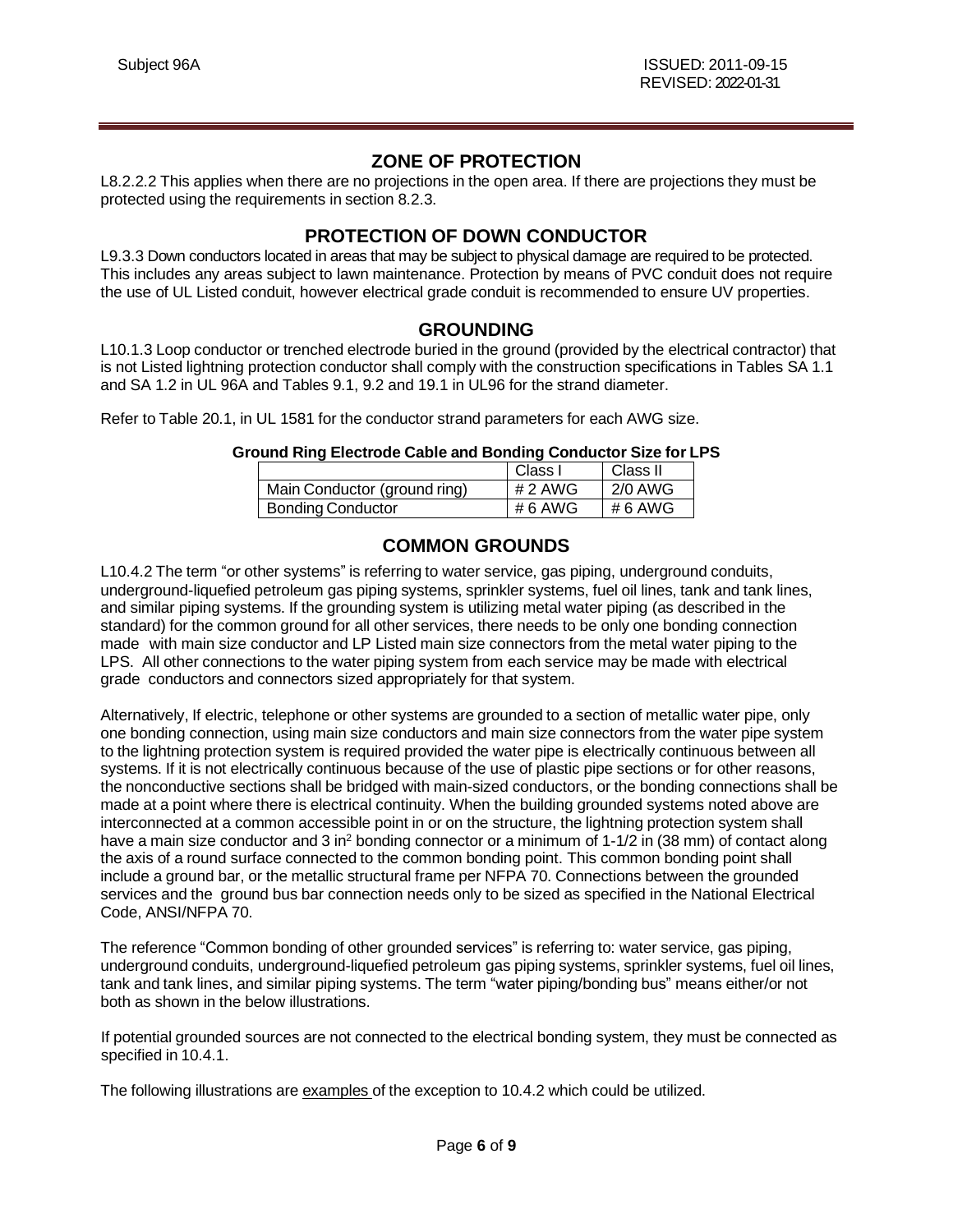

**Bonding Example Utilizing Common Water Bonds**

**Bonding Example Utilizing Common Bonding Bus Bar**

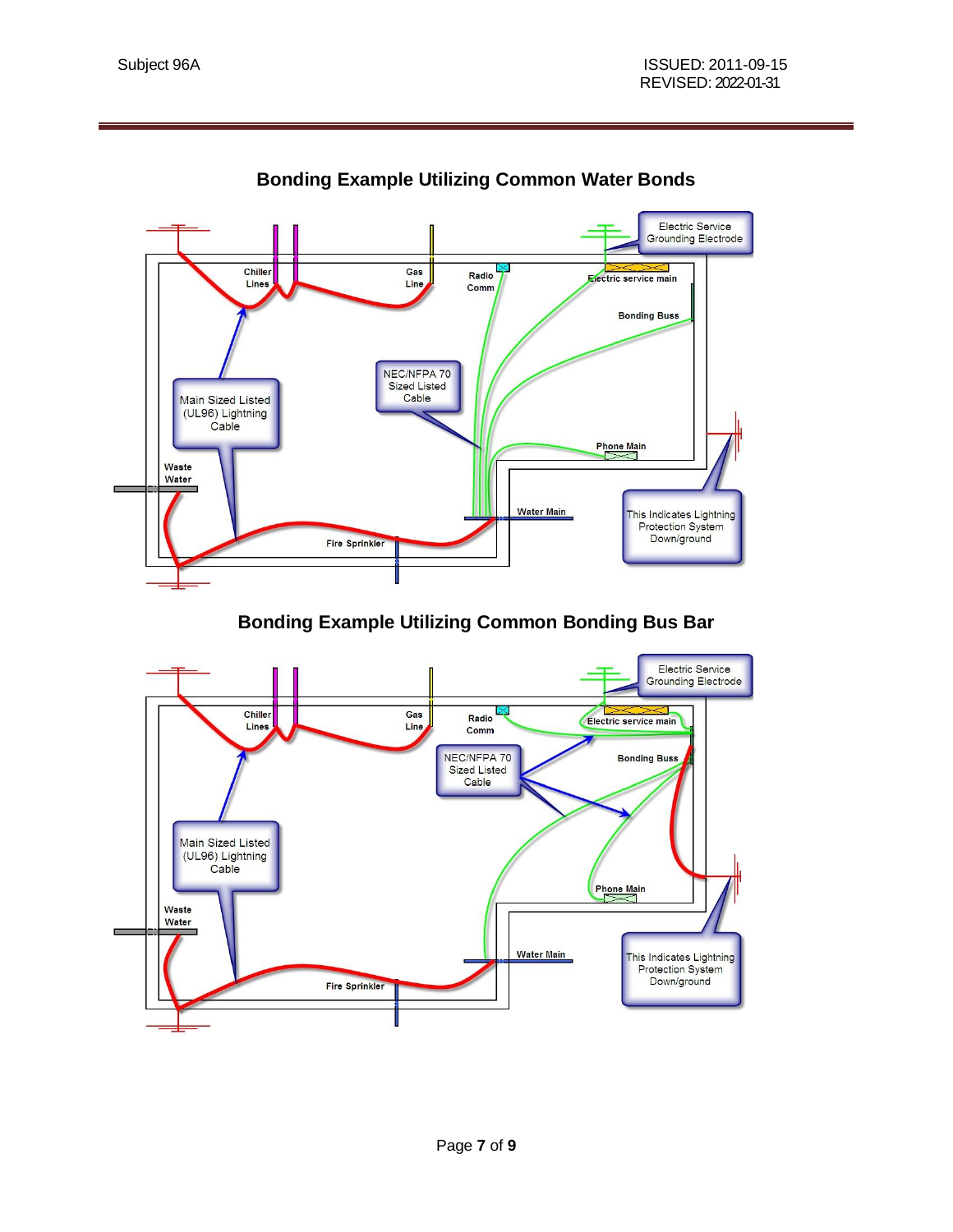### **METAL BODIES SUBJECT TO DIRECT STRIKES**

<span id="page-7-0"></span>L11.8 If a continuity tester indicates the metal body is grounded a separate bonding connection shall be made. Exception: the structural steel may be used in lieu of down conductors (See also Par. 15.6 of UL 96A).

## **CONNECTORS AND FITTINGS**

L12.1 Where conductors are routed in conduit the conduit must be fastened to the structure at intervals not exceeding the below table. Where conduit trade sizes larger than those listed in the below table are utilized, the conduit fastening spacing shall not exceed the specified spacing outlined in NFPA 70, National Electrical Code.

#### **REQUIREMENTS FOR SECURING CONDUIT USED WITH LIGHTNING PROTECTION SYSTEM CONDUCTORS\*\***

| <b>Conduit Type</b>                    | <b>Conduit Trade Size (in.)</b> | <b>Maximum Spacing of Securement</b><br>(Based on 2020 NFPA70 (NEC) Requirements)                                                                                         |
|----------------------------------------|---------------------------------|---------------------------------------------------------------------------------------------------------------------------------------------------------------------------|
|                                        |                                 |                                                                                                                                                                           |
| Rigid Metal Conduit (RMC)              | $1/2 - 3/4$                     | $10$ ft.                                                                                                                                                                  |
| Intermediate Metal Conduit (IMC)       |                                 | 10ft. without Threaded Couplings, 12 ft. with Threaded Couplings                                                                                                          |
|                                        | $11/4 - 11/2$                   | 10ft. without Threaded Couplings, 14 ft. with Threaded Couplings                                                                                                          |
| Electrical Metallic Tubing (EMT)       | All Sizes                       | $10$ ft.                                                                                                                                                                  |
| Rigid Polyvinyl Chloride Conduit (PVC) | $1/2 - 1$                       | $3$ ft.                                                                                                                                                                   |
| Schedule 40 (+) & Schedule 80          | $11/4 - 2$                      | 5 ft.                                                                                                                                                                     |
| Reinforced Thermosetting Resin Conduit | $1/2 - 1$                       | 3 ft.                                                                                                                                                                     |
| (RTRC)                                 | $11/4 - 2$                      | 5 ft.                                                                                                                                                                     |
|                                        | Any                             | If the conduit is marked "Suitable for use at a support distance of<br>ft)" the conduit may be supported at no more than<br>m (<br>the specified maximum distance marked. |

**\*\* The angle of bend and radius of bend shall comply with UL 96A, Paragraph 9.1.4.**

**(+) Schedule 40 is not preferred to be installed in locations where physical damage could occur.**

Where conduit is used the 8 inch minimum bend radius must be maintained. Reference UL 651 for PVC conduit trade sizes and dimensions.

L12.3 The use of roofing membrane is not allowed as securement of LP system conductors. The system conductors must be secured with Listed connectors. After the conductor has been secured with Listed glue down fittings the roofing contractor may place roofing membrane over the fittings.

L12.13, L12.14 With respect to exothermic welding, determine through visual verification that the weld is solid.

### **SURGE PROTECTION**

<span id="page-7-1"></span>L13.1 For additional information, please refer to the Guide to Verifying Surge Protection Devices which is available on the Installer application log-in page @ https://lps.ul.com

L13.1, L13.2 The location of installed surge protection may be located in the structure being inspected or located in a nearby protected structure.

The electrical or electronic system conductors leaving the protected structure must not be more than 100 feet (30m) ) from the exterior wall of the protected structure to the exterior wall of the structure being inspected to be able to utilize the SPD for coverage.

The nearby protected structure must have a current MLC or be a structure being inspected at the same time of the inspection on the structure without SPD's installed to substantiate the use of the SPD in a different